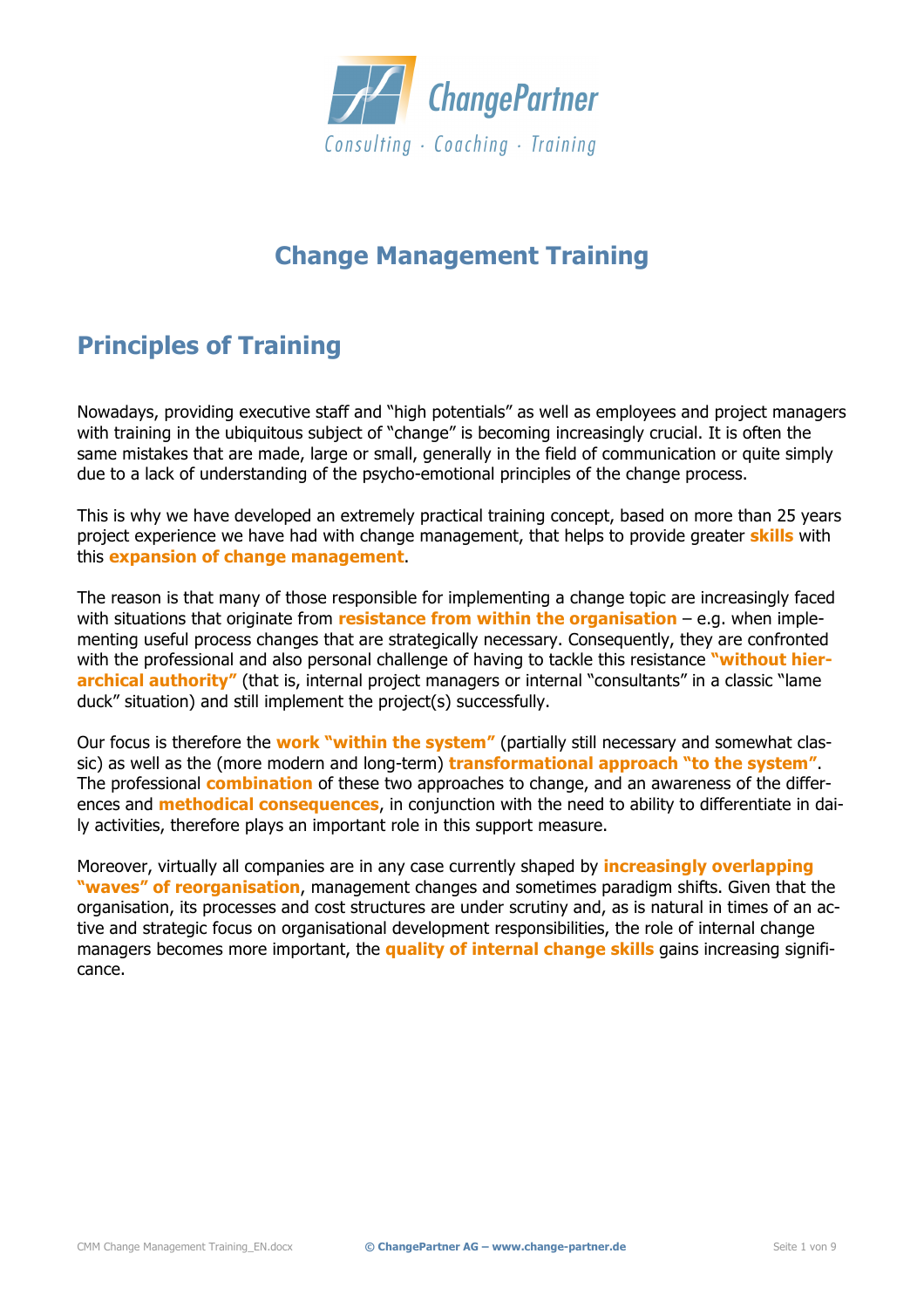

Our training focuses on truly crucial topics and 'pain points', based on our experience, and has a **modular structure**. It comprises three (and an optional fourth) **2-day modules** as well as optional **1-on-1 online coaching** for participants as an additional option.

# **Focal Points**

We **focus primarily** on 4 clusters that mirror the **contents in the 3+1 modules**:

- Structure / Expansion of internal **change management skills** (methods and consequences of professional **organisational development (OD)**, organisational and personal approach to **change**, **models** and principles, **OD implementation without hierarchical authority**, change process design, change manager's personal impact (effect, manner) etc.)
- Expansion of necessary **communication skills** (generating **commitment** in **project communication, communication** in **project management** as the basis for successful implementation, activating **problem-solving skills, commitment** and know-how of internal stakeholders, professional and above all clear **follow-up** in change (based, for example, on both methods and personal standing, etc.)
- Developing **conflict-resolution skills** (addressing organisational and personal/human **resistance in the system**, establishing **conflict management** and/or arbitration/**moderation skills,** necessary basic psychological knowledge, etc.)
- **Optional 4th module**: The **Change Manager as a facilitator of innovation** (Interrelations change, OD, Innovation, Trend, organizational consequences of the different types of innovation, **"best practices"** on organizational development regarding disruptive and radical change, etc.)

Continued focus is placed on **developing personality and behaviour at the same time** – as the basis for successful professional / methodical implementation. It is frequently not a lack of methods or a lack of "great" models that causes problems with the implementation process but instead **how they are applied** – an **inner "approach"** not conducive to attaining the goal, **non-empathic behaviour** or simply a **lack of standing**.

When planning and conducting training, we are guided by the idea of a **fully integrated approach**. For dealing with internal stakeholders successfully, **personality**, attitude and motivation, personal impact, relationship and social skills are, as we have mentioned, just as important as the **tools and methodical expertise**.

We attach particular importance to **practical application** in which theory is immediately put to practice in many **practical exercises, based on participants' examples,** from day one, making the training graphic and perceptible from a participant's perspective. As a result, the methodical and behavioural core of an internal consultant/ change manager is quickly understood and the desire to apply skills in a practical situation grows.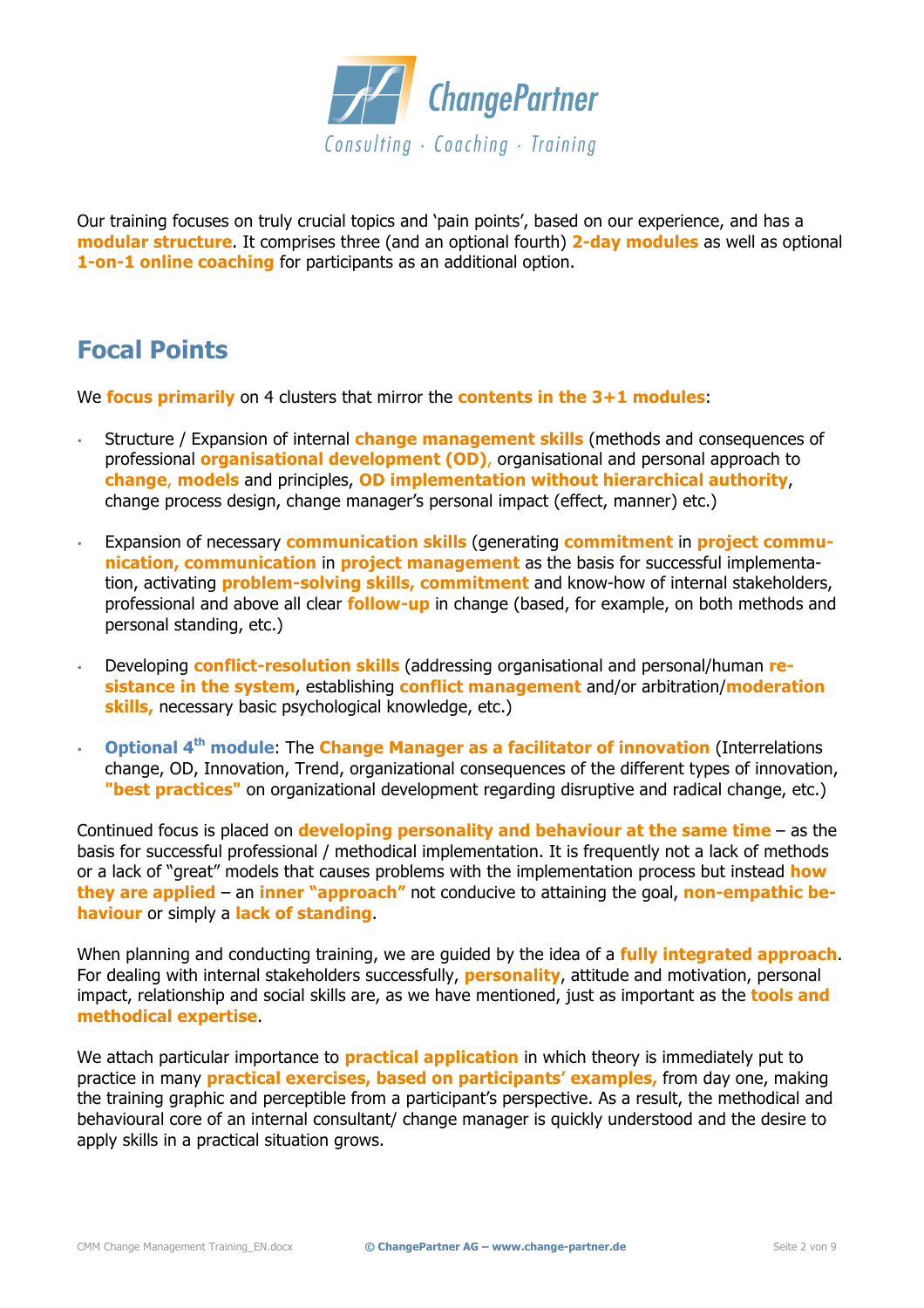

## **Structure**

An internal change manager often has to be an example of combined intelligence, social adaptability, communication skills, professional skills, creativity and playful efficiency. Our modular curriculum aims to expand these very change skills.

**Training didactics** are principally based on **two pillars**:

## **1. "Tools for Change Managers" (method level), e.g.**

- Fundamentals of OD
- Change process models and their application
- Counselling methods and techniques
- Communication "practices" in a change process context
- Differences between hierarchical leadership and development mandates
- Social media in change
- Generating commitment even in the face of resistance Types of resistance Addressing / Dispelling resistance
- Methods for conflict resolution Addressing resistance in the OD process
- Project management with change projects

and

### **2. "Change Managers as a Tool" (personality level), e.g.**

- Personal impact
- Own ability to change
- Inner attitude and understanding of roles
- Personal style of communication (strengths/ weaknesses)
- Personal standing in change processes
- Clarity, commitment, perception and impact
- Reflection on self-perception and how one is perceived by others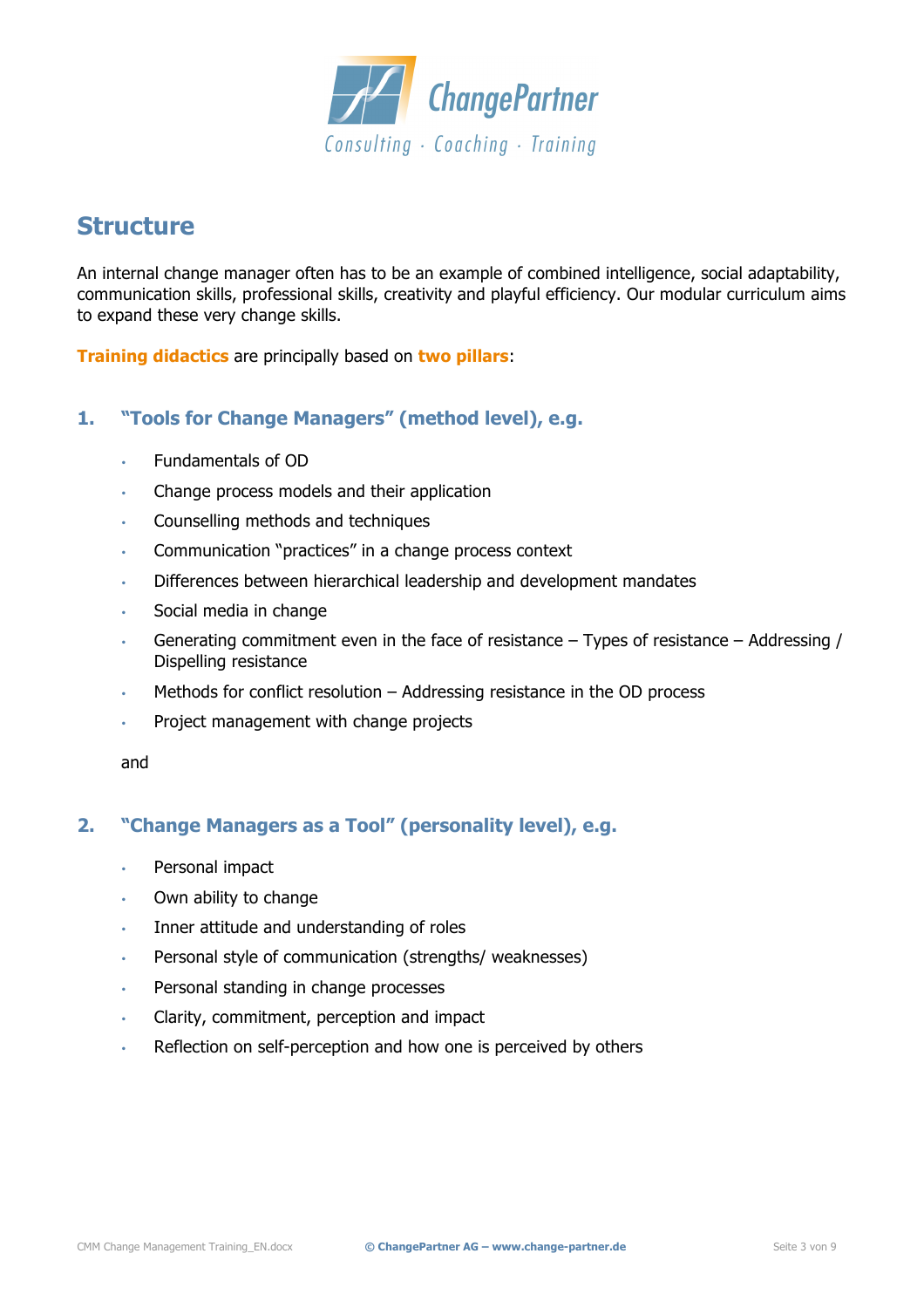

**"Tools for Change Managers"** addresses the methodical skills level for **manageable intervention and tools**. On this level, the training aims to improve participants' social, communication, conflict-resolution and counselling skills in their daily activities by providing the necessary **methodical know-how**.

We assume that, in addition to project skills, **change managers** have to develop (or already have) additional expertise – for instance, they must be able to intervene, often without hierarchical authority – in order to be authentic and successful in their role and with their projects within the organisation and as such **to advance the organisation in an implementation-oriented and resultoriented manner**.

**"Change Managers as a Tool"** introduces the aforementioned **personality level**, without which the acquired tools would be blunt. The ability to reach people is a fundamental basis for **success** and is based on personal and social skills. At the same time as methodical know-how is acquired, a **modular** and **gradual process** is initiated that gives participants the opportunity to reflect on their own **skills** and **personality, focusing on "role and inner attitude"** and to autonomously initiate and effect the desired changes in suitable areas.

In addition to group interaction, frequent **feedback sessions** provide scope to work (sometimes even in **evening sessions**) and have plenty **fun**. Additional **1-on-1 personal online coaching** is also available to participants between training modules; a further proven tool for improving sustainability are **stable learning partnerships** (established in the 1st module).

Based on our experience, the high level of impact and as such the "charm" of this approach is that the process focuses on **participants** using their own **practical examples, case studies and problems, using** and **applying the relevant methods**, with the result that the **expansion of their methodical skills supports and drives their personal development**.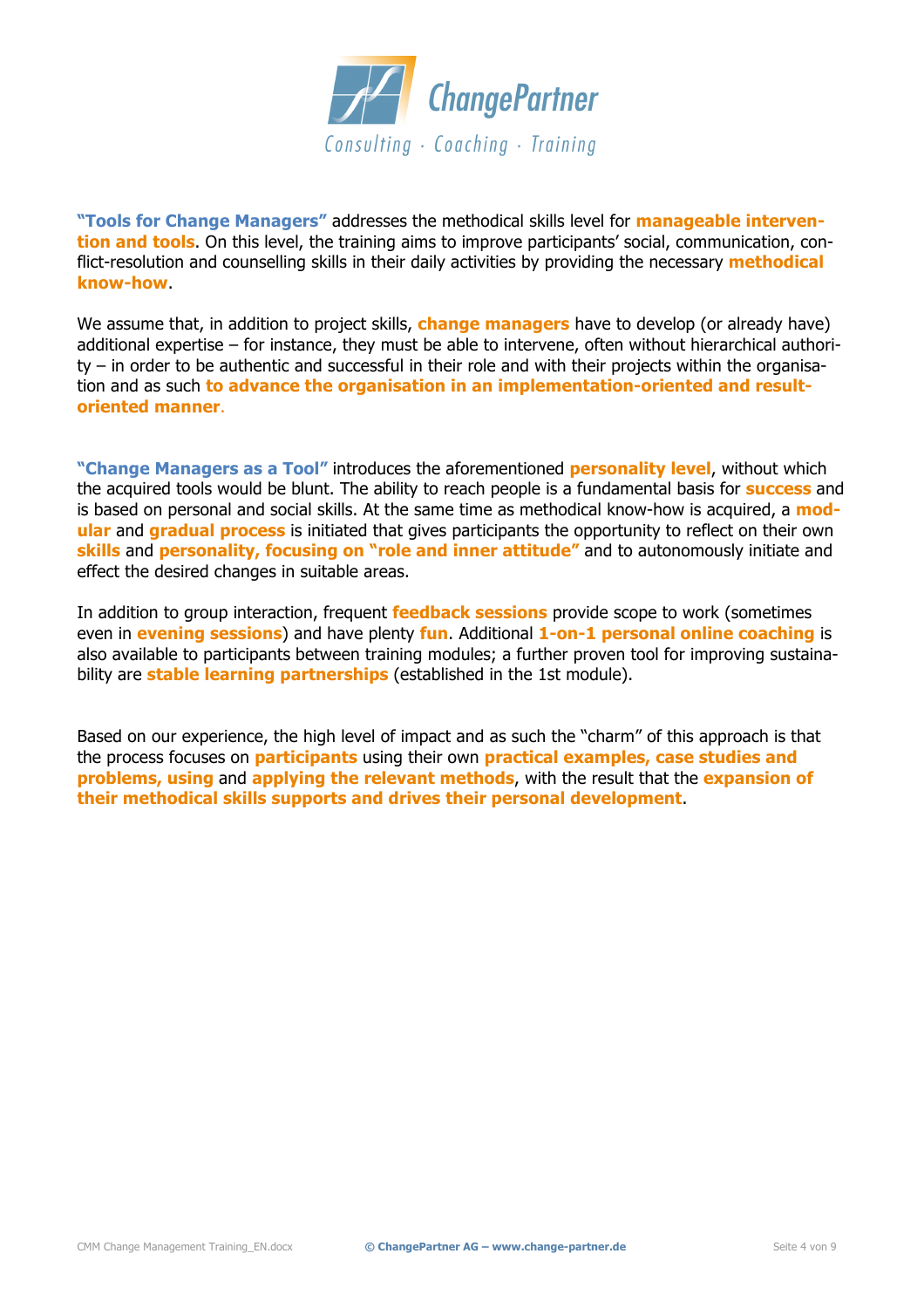

# **Content, Methods, Set-Up**

### **Content**

**Module 1 – Principles of Organisational Development – Internal Consulting in the Context of Change Processes (2 days)**

In this basic module, participants examine, understand and acquire select methodical know-how about **"change" (types and structures of change processes, change management, models and principles, Organizational Development (OD) implementation without hierarchical authority, change process design etc.)**, in particular from a change manager's perspective.

The following **training topics** are addressed in detail:

- Comparison: Basics of organisational development Understanding and actively designing change processes
- Basic strategies of organisational change
- Top-down vs. bottom-up approach and the effects on project communication (e.g. providing credibility for decisions made on hierarchical basis)
- Relevant models of organisational development
- Importance of paradigms in change processes
- Development processes in organisations and for people Change management "wave" model; Recognising, understanding and managing principles, type and cycles
- Getting to know the wave model as a practical counselling and coaching tool
- Developing and agreeing concrete consequences for own strategic projects
- Input from practical change processes / Case study
- Increasing participants' awareness of their ability to shape their role as change managers
- What does "taking responsibility" mean for change managers who mostly do not have hierarchical authority?
- Improving feedback and communication skills
- Getting to know and practising ways to increase personal impact (in the role as a change manager)
- Identifying the strengths and weaknesses of one's own personality as potential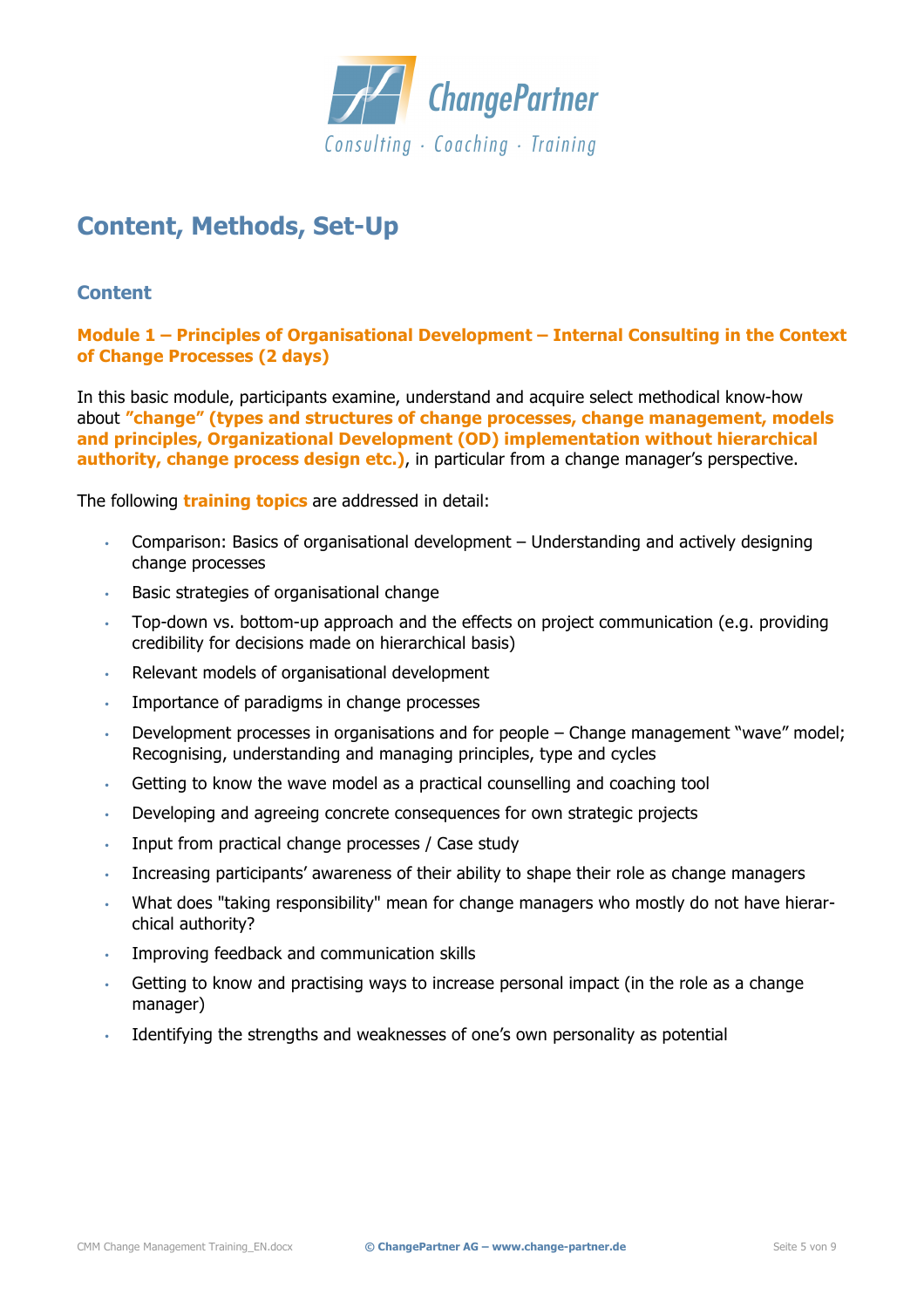

### **Module 2 – Achieving Commitment and Reliability with Internal Customers – Expanding Communication and Management Skills (2 days)**

This module was created to provide change managers with training in professional communication and as a result management skills as well as the ability to develop the know-how and tools to design and implement projects on the basis of improved communication, cooperation, conflict-solving expertise and improved personal efficiency. The following content will be addressed:

- Generating commitment in project communication as a basis for successful implementation
- Optimising project communication: e.g. establishing a communication plan, using focus groups, communication oriented at each target group and typology-based, communication cascades etc.
- Personal style of communication (strengths/weaknesses)
- Modern social media technologies such as chat rooms or forum discussions
- Activating internal partner's problem-solving skills and know-how
- Defining roles and responsibilities in a project as a basis for sustainability
- Professional and above all clear follow-up in projects
- Methods and techniques for controlling discussions
- "The Art of Story Telling" Core messages in a nutshell  $-5$  "P" method
- Methods and personal attitude towards other's higher motivation for implementing change
- Specific leadership approach as a change manager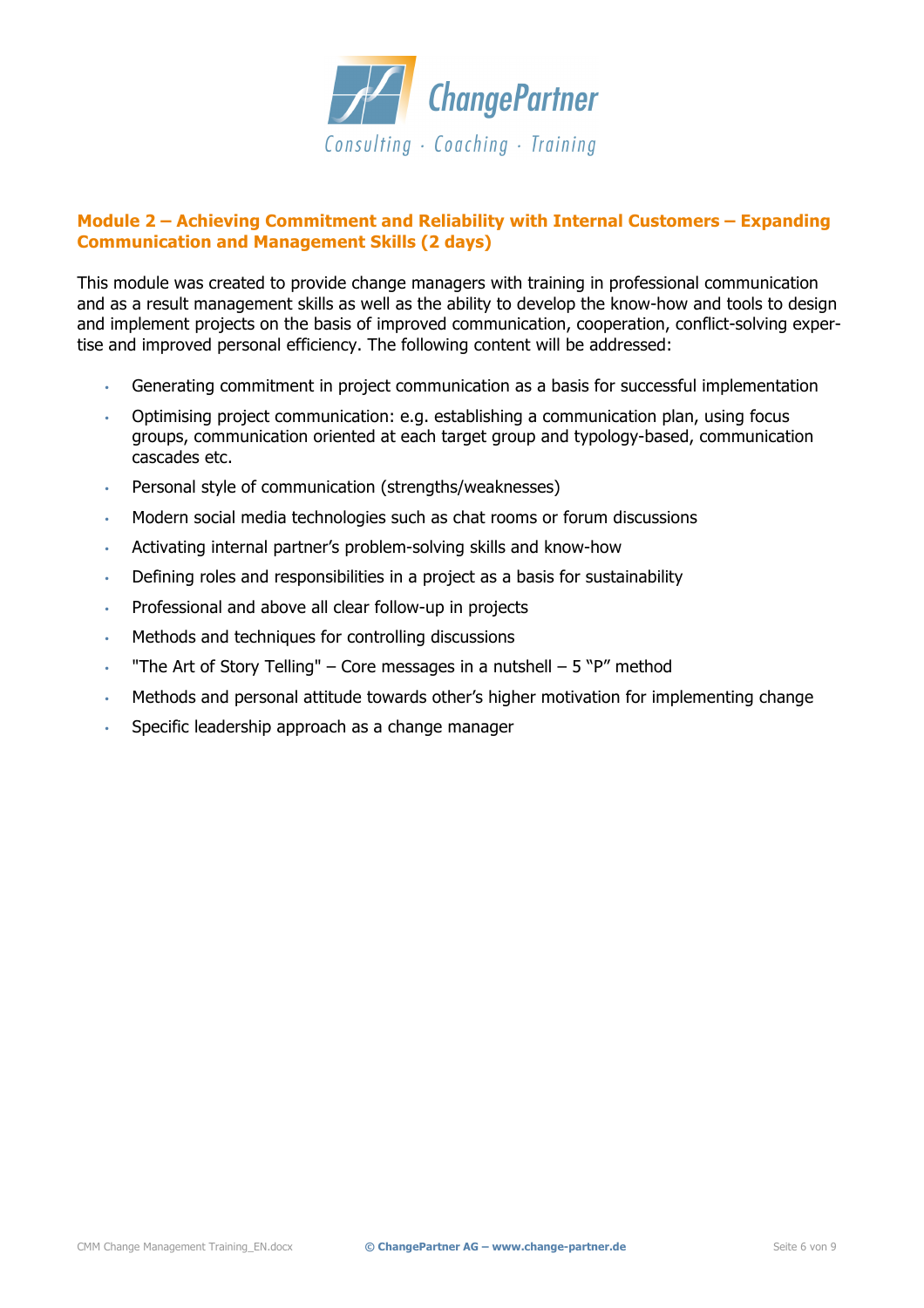

### **Module 3 – Maintaining Authority in Difficult Situations, Addressing Resistance, Personal Approach and Standing as Basis for Success, Conflict Management Skills (2 days)**

Participants work on the basic skills that are crucial to any change process: developing **authority and skills in difficult (discussion) situations, their conflict management expertise and standing**.

The following content will be addressed:

- Tackling organisational and personal/human resistance in a system
- Establishing conflict management and arbitration/moderation skills to meet resistance
- Practising how to address objections regarding resistance in an OD process
- Staging conflicts/ escalation and clarification
- Strengthening personal conflict-resolution skills and personal standing Increasing ability to reflect
- Developing a better understanding of change processes and getting to know tools to solve them
- Conflict-resolution tools for teams
- Improving personal impact, self-confidence and flexibility
- Improving personal impact, self-confidence and flexibility

#### **Optional Module 4 – Understanding and Skills for disruptive Change and Innovation. The Change Manager as a Facilitator of Innovation (2 days)**

Module 4 goes beyond the present change understanding and shows how to foster sustainable solutions for the future. Today we cannot handle or organize change anymore as in the past, following the model "Freeze – Change – Freeze". For that reason change managers have to develop new, additional competencies in the fields of innovation, radical technology development and organizational change. In addition their personal knowledge and attitude towards taboos, disruption, ambiguity and other challenges in the field of radical change (as a core leadership quality), has to be state of the art and professional.

Hence **module 4** provides for the participants the following **competencies** and **knowledge**:

- Understanding of the interrelations between Change, Organizational development, Innovation and Trends.
- Understanding the core qualities of the three fields of innovation. (Kaizen-Innovation, StageGate-Innovation, Emerging-Innovation)
- Organizational consequences of the different kinds of innovation.
- Classical "blind spots" of organizations regarding innovation especially the emergent type of innovation.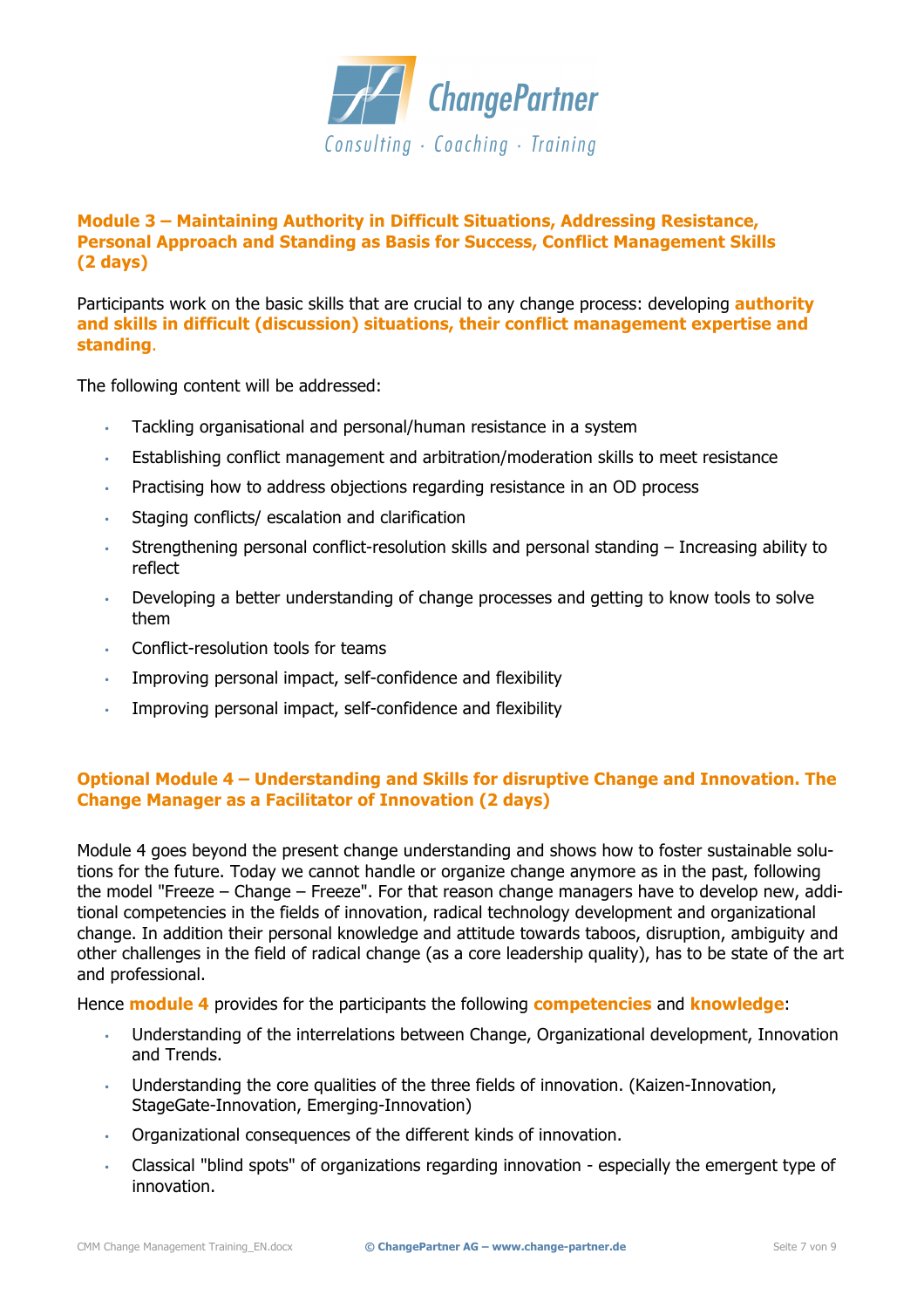

- Categorization of methods to ensure reaching innovation objectives. Understanding organizational development as one type of innovation.
- "Best practices" in organizational settings regarding innovation types.
- Understanding current trends and radical game changers in relation to the "leaps" of complexity in our world, in the pharmaceutical industry and in consequence of that in the management and project portfolio of the company.
- Enhancing consciousness concerning personal experiences, individual behavioral and emotional patterns, fears and taboos regarding radical/disruptive change. Development of selfawareness and skills for the stages of "seeing", interpreting and representing the new competencies.
- Understanding of the most important models and "best practices" in the field of radical change. (Underlying theory, methods, necessary effort to use, framework)
- Deduction of consequences for organization of innovation and change. Direct application to the projects of the participants (case studies).

#### **Optional: 1-on-1 online coaching between modules**

Between modules, time slots for online coaching (Lync, Skype etc.) are available on a 1-on-1 basis to help **stabilise and consolidate** skills**.**

The trainer will reserve a day that can be booked by approx. 3 participants, generally in 2-hour sessions, for individual support and consolidating what they have learned.

#### **Optional: Establishing a change community in the organisation**

If so desired, we can also provide assistance in **establishing an internal change community**, in which participants (possibly from various training sessions) can get together and share ideas/opinions/experience (e.g. in an informal coaching setting, moderated by themselves or by an external coach).